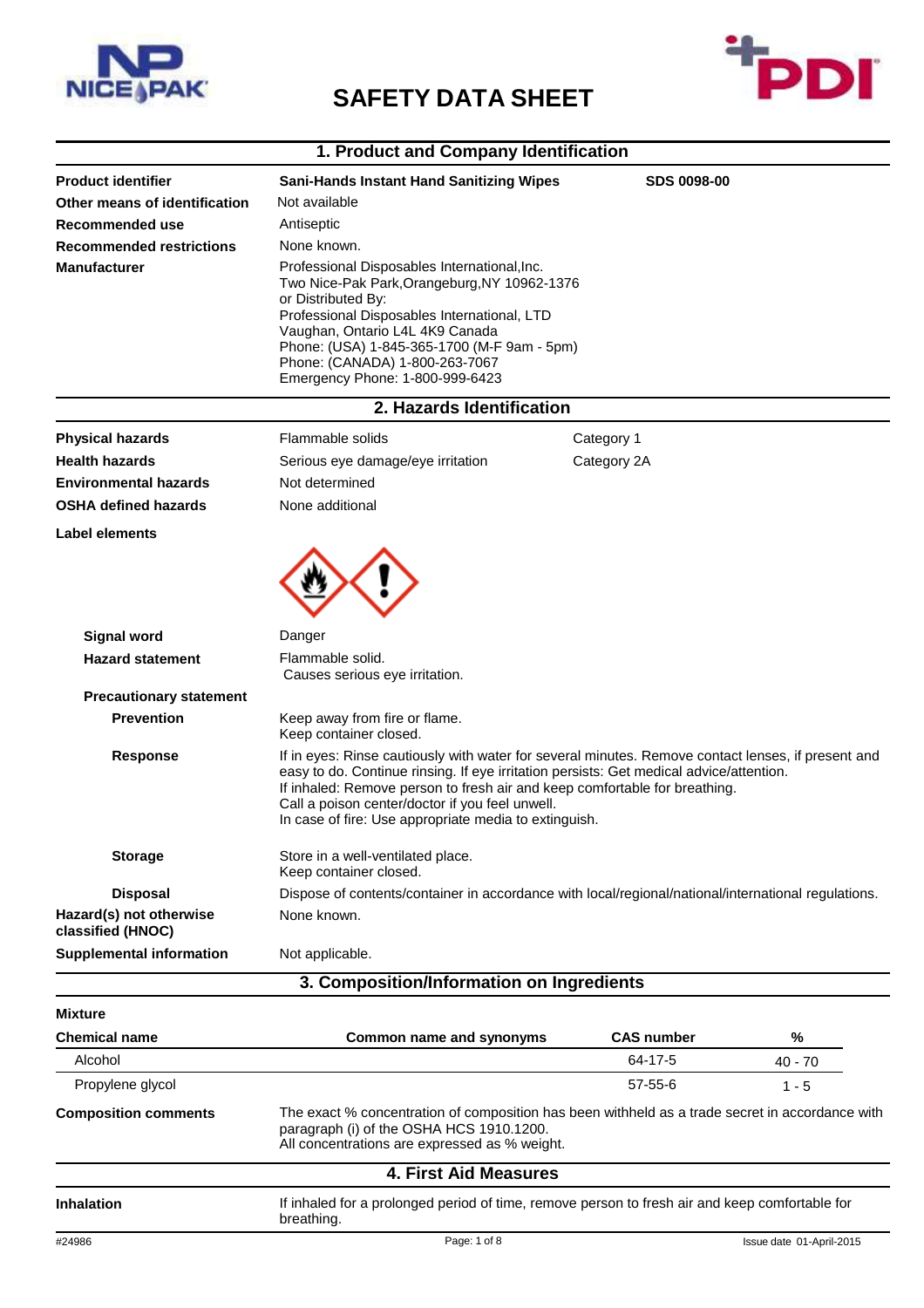| <b>Skin contact</b>                                                          | Discontinue use if irritation and redness develop. If condition persists for more than 72 hours,<br>consult a physician.                                                                                                                                                                                                                                                                                                                                                                    |  |
|------------------------------------------------------------------------------|---------------------------------------------------------------------------------------------------------------------------------------------------------------------------------------------------------------------------------------------------------------------------------------------------------------------------------------------------------------------------------------------------------------------------------------------------------------------------------------------|--|
| Eye contact                                                                  | If in eyes: Rinse cautiously with water for several minutes. Remove contact lenses, if present and<br>easy to do. Continue rinsing. If eye irritation persists: Get medical advice/attention.                                                                                                                                                                                                                                                                                               |  |
| Ingestion                                                                    | If swallowed, get medical help or contact a Poison Control Center immediately.                                                                                                                                                                                                                                                                                                                                                                                                              |  |
| <b>Most important</b><br>symptoms/effects, acute and<br>delayed              | Symptoms may include stinging, tearing, redness, swelling of the eyes, and blurred vision.<br>Direct contact with eyes may cause temporary irritation.<br>Vapors have a narcotic effect and may cause headache, fatigue, dizziness and nausea.                                                                                                                                                                                                                                              |  |
| Indication of immediate<br>medical attention and special<br>treatment needed | Treat patient symptomatically.                                                                                                                                                                                                                                                                                                                                                                                                                                                              |  |
| <b>General information</b>                                                   | If you feel unwell, seek medical advice (show the label where possible). Have the product<br>container or label with you when calling a poison control center or doctor, or going for treatment.<br>Ensure that medical personnel are aware of the material(s) involved, and take precautions to<br>protect themselves. Show this safety data sheet to the doctor in attendance. Avoid contact with<br>eyes. Keep away from sources of ignition. No smoking. Keep out of reach of children. |  |
|                                                                              | 5. Fire Fighting Measures                                                                                                                                                                                                                                                                                                                                                                                                                                                                   |  |
| Suitable extinguishing media                                                 | Dry chemical. Carbon dioxide. Foam.                                                                                                                                                                                                                                                                                                                                                                                                                                                         |  |
| Unsuitable extinguishing<br>media                                            | Do not use water jet.                                                                                                                                                                                                                                                                                                                                                                                                                                                                       |  |
| Specific hazards arising from<br>the chemical                                | During fire, gases hazardous to health may be formed.<br>Firefighters should wear a self-contained breathing apparatus.                                                                                                                                                                                                                                                                                                                                                                     |  |
| Special protective equipment<br>and precautions for firefighters             | Firefighters should wear full protective clothing including self contained breathing apparatus.<br>Self-contained breathing apparatus and full protective clothing must be worn in case of fire.                                                                                                                                                                                                                                                                                            |  |
| <b>Fire-fighting</b><br>equipment/instructions                               | In case of fire and/or explosion do not breathe fumes.<br>In the event of fire, cool tanks with water spray.                                                                                                                                                                                                                                                                                                                                                                                |  |
| <b>Specific methods</b>                                                      | Move containers from fire area if you can do so without risk.<br>Use standard firefighting procedures and consider the hazards of other involved materials.                                                                                                                                                                                                                                                                                                                                 |  |
| <b>General fire hazards</b>                                                  | Flammable solid.                                                                                                                                                                                                                                                                                                                                                                                                                                                                            |  |
| <b>Hazardous combustion</b>                                                  | May include and are not limited to: Oxides of carbon.                                                                                                                                                                                                                                                                                                                                                                                                                                       |  |
| products                                                                     |                                                                                                                                                                                                                                                                                                                                                                                                                                                                                             |  |
| <b>Explosion data</b><br>Sensitivity to mechanical<br>impact                 | Not available.                                                                                                                                                                                                                                                                                                                                                                                                                                                                              |  |
| <b>Sensitivity to static</b><br>discharge                                    | Not available.                                                                                                                                                                                                                                                                                                                                                                                                                                                                              |  |
|                                                                              | <b>6. Accidental Release Measures</b>                                                                                                                                                                                                                                                                                                                                                                                                                                                       |  |
| Personal precautions,<br>protective equipment and<br>emergency procedures    | Wear appropriate protective equipment and clothing during clean-up. Avoid contact with eyes.<br>Ventilate closed spaces before entering them. For personal protection, see section 8 of the SDS.                                                                                                                                                                                                                                                                                            |  |
| <b>Methods and materials for</b><br>containment and cleaning up              | Eliminate all ignition sources (no smoking, flares, sparks, or flames in immediate area).                                                                                                                                                                                                                                                                                                                                                                                                   |  |
|                                                                              | Never return spills to original containers for re-use. For waste disposal, see section 13 of the SDS.<br>Before attempting clean up, refer to hazard data given above. Small spills may be absorbed with<br>non-reactive absorbent and placed in suitable, covered, labelled containers. Prevent large spills<br>from entering waterways. Contact emergency services and supplier for advice.                                                                                               |  |
|                                                                              | Large Spills: Following product recovery, flush area with water. Wipe or mop up liquid, if any, and<br>dispose properly.                                                                                                                                                                                                                                                                                                                                                                    |  |
| <b>Environmental precautions</b>                                             | Do not discharge into waterways.                                                                                                                                                                                                                                                                                                                                                                                                                                                            |  |
|                                                                              | 7. Handling and Storage                                                                                                                                                                                                                                                                                                                                                                                                                                                                     |  |
| <b>Precautions for safe handling</b>                                         | <b>WARNING</b><br>Flammable, keep away from fire or flame.<br>Do not use in contact with eyes.<br>For external use only.                                                                                                                                                                                                                                                                                                                                                                    |  |
|                                                                              | Do not handle, store or open near an open flame, sources of heat or sources of ignition. Protect<br>material from direct sunlight.<br>Avoid prolonged exposure.<br>Keep container closed.<br>Use according to package label instructions.                                                                                                                                                                                                                                                   |  |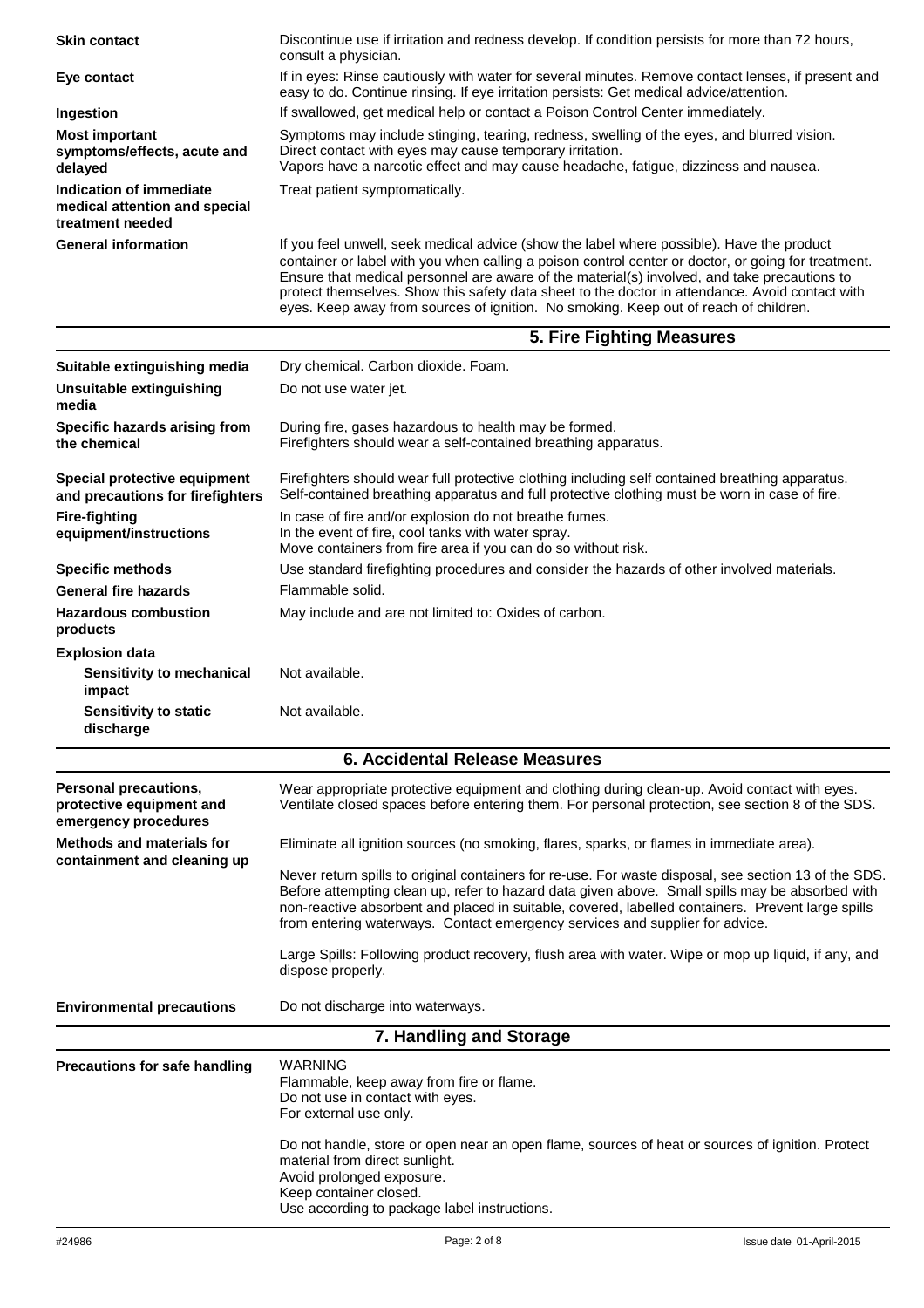Store in a cool, dry place out of direct sunlight. Store in a closed container away from incompatible materials. Store in a well-ventilated place. Keep away from heat, open flames or other sources of ignition. Store away from incompatible materials (see Section 10 of the SDS). Keep this out of reach of children unless under adult supervision.

#### **8. Exposure Controls/Personal Protection**

| <b>Occupational exposure limits</b>         |                                                                                                                                                                                                                                                                                                                                                                                                                      |                   |             |
|---------------------------------------------|----------------------------------------------------------------------------------------------------------------------------------------------------------------------------------------------------------------------------------------------------------------------------------------------------------------------------------------------------------------------------------------------------------------------|-------------------|-------------|
|                                             | US. OSHA Table Z-1 Limits for Air Contaminants (29 CFR 1910.1000)                                                                                                                                                                                                                                                                                                                                                    |                   |             |
| <b>Components</b>                           | <b>Type</b>                                                                                                                                                                                                                                                                                                                                                                                                          | Value             |             |
| Alcohol (CAS 64-17-5)                       | <b>PEL</b>                                                                                                                                                                                                                                                                                                                                                                                                           | 1900 mg/m3        |             |
|                                             |                                                                                                                                                                                                                                                                                                                                                                                                                      | 1000 ppm          |             |
| <b>US. ACGIH Threshold Limit Values</b>     |                                                                                                                                                                                                                                                                                                                                                                                                                      |                   |             |
| <b>Components</b>                           | <b>Type</b>                                                                                                                                                                                                                                                                                                                                                                                                          | Value             |             |
| Alcohol (CAS 64-17-5)                       | <b>STEL</b>                                                                                                                                                                                                                                                                                                                                                                                                          | 1000 ppm          |             |
| US. NIOSH: Pocket Guide to Chemical Hazards |                                                                                                                                                                                                                                                                                                                                                                                                                      |                   |             |
| <b>Components</b>                           | <b>Type</b>                                                                                                                                                                                                                                                                                                                                                                                                          | Value             |             |
| Alcohol (CAS 64-17-5)                       | <b>TWA</b>                                                                                                                                                                                                                                                                                                                                                                                                           | 1900 mg/m3        |             |
|                                             |                                                                                                                                                                                                                                                                                                                                                                                                                      | 1000 ppm          |             |
|                                             | US. AIHA Workplace Environmental Exposure Level (WEEL) Guides                                                                                                                                                                                                                                                                                                                                                        |                   |             |
| <b>Components</b>                           | <b>Type</b>                                                                                                                                                                                                                                                                                                                                                                                                          | Value             | <b>Form</b> |
| Propylene glycol (CAS<br>$57-55-6$          | <b>TWA</b>                                                                                                                                                                                                                                                                                                                                                                                                           | $10 \text{ mg/m}$ | Aerosol.    |
| <b>Biological limit values</b>              | No biological exposure limits noted for the ingredient(s).                                                                                                                                                                                                                                                                                                                                                           |                   |             |
| <b>Exposure guidelines</b>                  | See above                                                                                                                                                                                                                                                                                                                                                                                                            |                   |             |
| Appropriate engineering<br>controls         | General ventilation normally adequate. Provide eyewash station.                                                                                                                                                                                                                                                                                                                                                      |                   |             |
|                                             | Individual protection measures, such as personal protective equipment                                                                                                                                                                                                                                                                                                                                                |                   |             |
| <b>Eye/face protection</b>                  | Wear gear as deemed necessary. Follow label directions.                                                                                                                                                                                                                                                                                                                                                              |                   |             |
| <b>Skin protection</b>                      |                                                                                                                                                                                                                                                                                                                                                                                                                      |                   |             |
| <b>Hand protection</b>                      | Not required.                                                                                                                                                                                                                                                                                                                                                                                                        |                   |             |
| Other                                       | As required by employer code.<br>Follow label directions carefully.                                                                                                                                                                                                                                                                                                                                                  |                   |             |
| <b>Respiratory protection</b>               | Where exposure guideline levels may be exceeded, use an approved NIOSH respirator.<br>If engineering controls do not maintain airborne concentrations below recommended exposure<br>limits (where applicable) or to an acceptable level (in countries where exposure limits have not<br>been established), an approved respirator must be worn.<br>Wear positive pressure self-contained breathing apparatus (SCBA). |                   |             |
| <b>Thermal hazards</b>                      | Not applicable.                                                                                                                                                                                                                                                                                                                                                                                                      |                   |             |
| General hygiene<br>considerations           | Handle in accordance with good industrial hygiene and safety practice. When using do not smoke.                                                                                                                                                                                                                                                                                                                      |                   |             |

#### **9. Physical and Chemical Properties**

| Appearance                                        | Liquid saturated on wipe |
|---------------------------------------------------|--------------------------|
| <b>Physical state</b>                             | Solid.                   |
| Form                                              | Liquid saturated on wipe |
| Color                                             | Colorless                |
| Odor                                              | Alcohol                  |
| Odor threshold                                    | Not available.           |
| рH                                                | 7.5                      |
| Melting point/freezing point                      | Not available.           |
| Initial boiling point and boiling<br>range        | Not available.           |
| Pour point                                        | Not available.           |
| <b>Specific gravity</b>                           | 0.883 (Liquid)           |
| <b>Partition coefficient</b><br>(n-octanol/water) | Not available.           |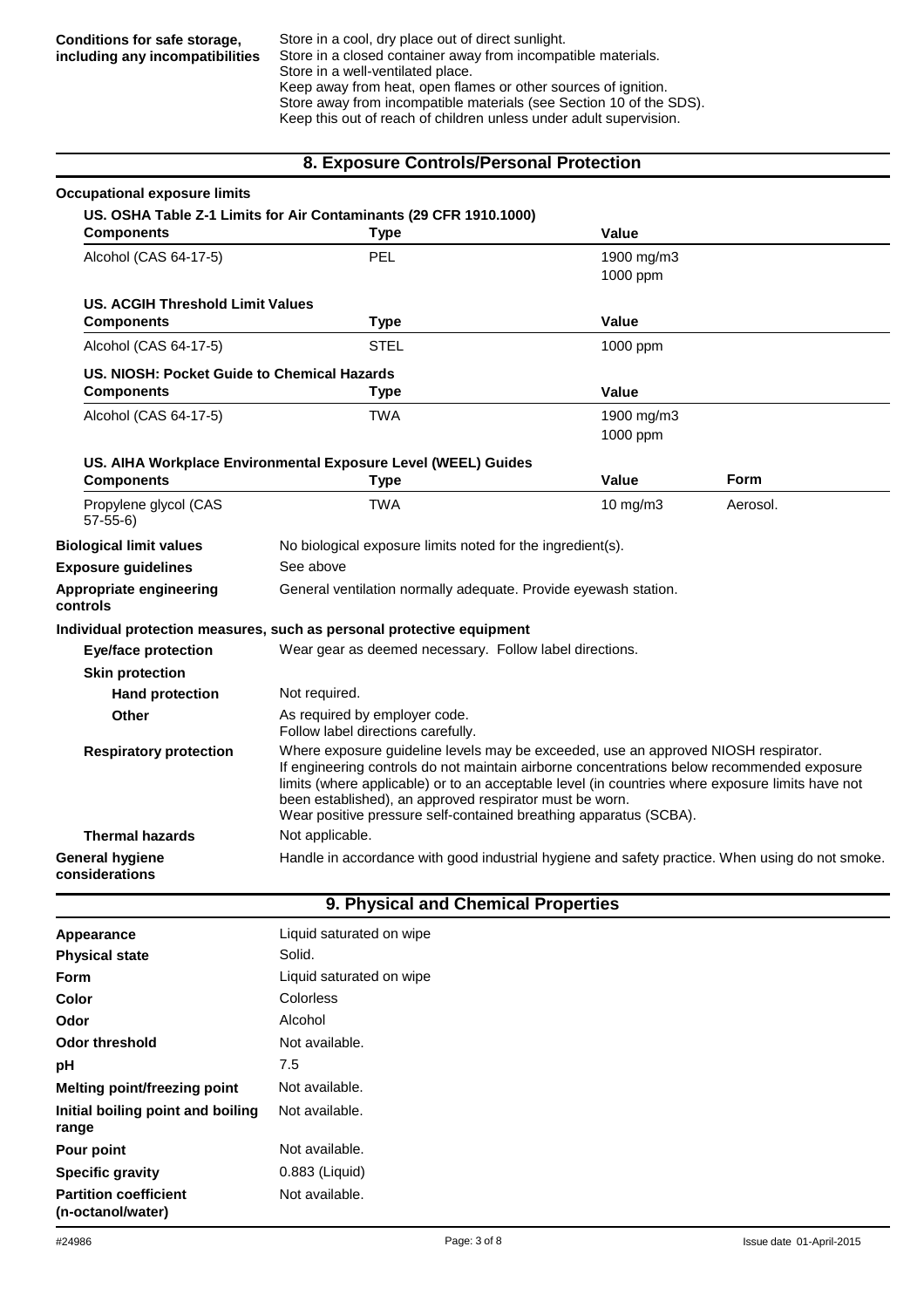| <b>Flash point</b>                                                                 | 71.6 °F (22.0 °C) Tag Closed Cup (Liquid)                                                                                                                                    |                                                                                                                                                                                    |  |
|------------------------------------------------------------------------------------|------------------------------------------------------------------------------------------------------------------------------------------------------------------------------|------------------------------------------------------------------------------------------------------------------------------------------------------------------------------------|--|
| <b>Evaporation rate</b>                                                            | Not available.                                                                                                                                                               |                                                                                                                                                                                    |  |
| <b>Flammability (solid, gas)</b>                                                   | Not applicable.                                                                                                                                                              |                                                                                                                                                                                    |  |
| Upper/lower flammability or explosive limits                                       |                                                                                                                                                                              |                                                                                                                                                                                    |  |
| <b>Flammability limit - lower</b><br>$(\%)$                                        | Not available.                                                                                                                                                               |                                                                                                                                                                                    |  |
| <b>Flammability limit - upper</b><br>$(\%)$                                        | Not available.                                                                                                                                                               |                                                                                                                                                                                    |  |
| Explosive limit - lower (%)                                                        | Not available.                                                                                                                                                               |                                                                                                                                                                                    |  |
| Explosive limit - upper (%)                                                        | Not available.                                                                                                                                                               |                                                                                                                                                                                    |  |
| Vapor pressure                                                                     | Not available.                                                                                                                                                               |                                                                                                                                                                                    |  |
| <b>Vapor density</b>                                                               | Not available.                                                                                                                                                               |                                                                                                                                                                                    |  |
| <b>Relative density</b>                                                            | Not available.                                                                                                                                                               |                                                                                                                                                                                    |  |
| Solubility(ies)                                                                    | Not available.                                                                                                                                                               |                                                                                                                                                                                    |  |
| <b>Auto-ignition temperature</b>                                                   | Not available.                                                                                                                                                               |                                                                                                                                                                                    |  |
| Decomposition temperature                                                          | Not available.                                                                                                                                                               |                                                                                                                                                                                    |  |
| <b>Viscosity</b>                                                                   | Not available.                                                                                                                                                               |                                                                                                                                                                                    |  |
| <b>Other information</b>                                                           |                                                                                                                                                                              |                                                                                                                                                                                    |  |
| <b>Flash point class</b>                                                           | Combustible II                                                                                                                                                               |                                                                                                                                                                                    |  |
|                                                                                    | <b>10. Stability and Reactivity</b>                                                                                                                                          |                                                                                                                                                                                    |  |
| <b>Reactivity</b>                                                                  | This product may react with strong oxidizing agents.                                                                                                                         |                                                                                                                                                                                    |  |
| <b>Possibility of hazardous</b><br>reactions                                       | Hazardous polymerization does not occur.                                                                                                                                     |                                                                                                                                                                                    |  |
| <b>Chemical stability</b>                                                          | Stable under recommended storage conditions.                                                                                                                                 |                                                                                                                                                                                    |  |
| <b>Conditions to avoid</b>                                                         | Do not mix with other chemicals.<br>Avoid heat, sparks, open flames and other ignition sources.                                                                              |                                                                                                                                                                                    |  |
| Incompatible materials                                                             | Strong oxidizing agents. Oxidizers.                                                                                                                                          |                                                                                                                                                                                    |  |
| <b>Hazardous decomposition</b><br>products                                         | May include and are not limited to: Oxides of carbon.                                                                                                                        |                                                                                                                                                                                    |  |
|                                                                                    | 11. Toxicological Information                                                                                                                                                |                                                                                                                                                                                    |  |
| <b>Routes of exposure</b>                                                          | Inhalation. Ingestion. Skin contact. Eye contact.                                                                                                                            |                                                                                                                                                                                    |  |
| Information on likely routes of exposure                                           |                                                                                                                                                                              |                                                                                                                                                                                    |  |
| Ingestion                                                                          | Expected to be a low ingestion hazard.                                                                                                                                       |                                                                                                                                                                                    |  |
| <b>Inhalation</b>                                                                  | Prolonged inhalation may be harmful. May cause irritation to the respiratory system.<br>Vapors have a narcotic effect and may cause headache, fatigue, dizziness and nausea. |                                                                                                                                                                                    |  |
| <b>Skin contact</b>                                                                | Non-irritating based on test data.                                                                                                                                           |                                                                                                                                                                                    |  |
| Eye contact                                                                        | May be irritating to eyes.                                                                                                                                                   |                                                                                                                                                                                    |  |
| Symptoms related to the<br>physical, chemical and<br>toxicological characteristics |                                                                                                                                                                              | Symptoms may include stinging, tearing, redness, swelling of the eyes, and blurred vision.<br>Symptoms of overexposure may be headache, dizziness, tiredness, nausea and vomiting. |  |
| Information on toxicological effects                                               |                                                                                                                                                                              |                                                                                                                                                                                    |  |
| <b>Acute toxicity</b>                                                              | Narcotic effects. May cause respiratory irritation.                                                                                                                          |                                                                                                                                                                                    |  |
|                                                                                    | finished product.                                                                                                                                                            | Toxicity data in this section is based on individual component information and not based on the                                                                                    |  |
| <b>Components</b>                                                                  | <b>Species</b>                                                                                                                                                               | <b>Test Results</b>                                                                                                                                                                |  |
| Alcohol (CAS 64-17-5)                                                              |                                                                                                                                                                              |                                                                                                                                                                                    |  |
| <b>Acute</b>                                                                       |                                                                                                                                                                              |                                                                                                                                                                                    |  |
| Dermal                                                                             |                                                                                                                                                                              |                                                                                                                                                                                    |  |
| LD50                                                                               | Not available                                                                                                                                                                |                                                                                                                                                                                    |  |
| Inhalation                                                                         |                                                                                                                                                                              |                                                                                                                                                                                    |  |
| <b>LC50</b>                                                                        | Mouse                                                                                                                                                                        | 39 mg/l, 4 Hours                                                                                                                                                                   |  |
|                                                                                    | Rat                                                                                                                                                                          | 31623 ppm, 4 Hours                                                                                                                                                                 |  |
|                                                                                    |                                                                                                                                                                              | 20000 ppm, 10 Hours                                                                                                                                                                |  |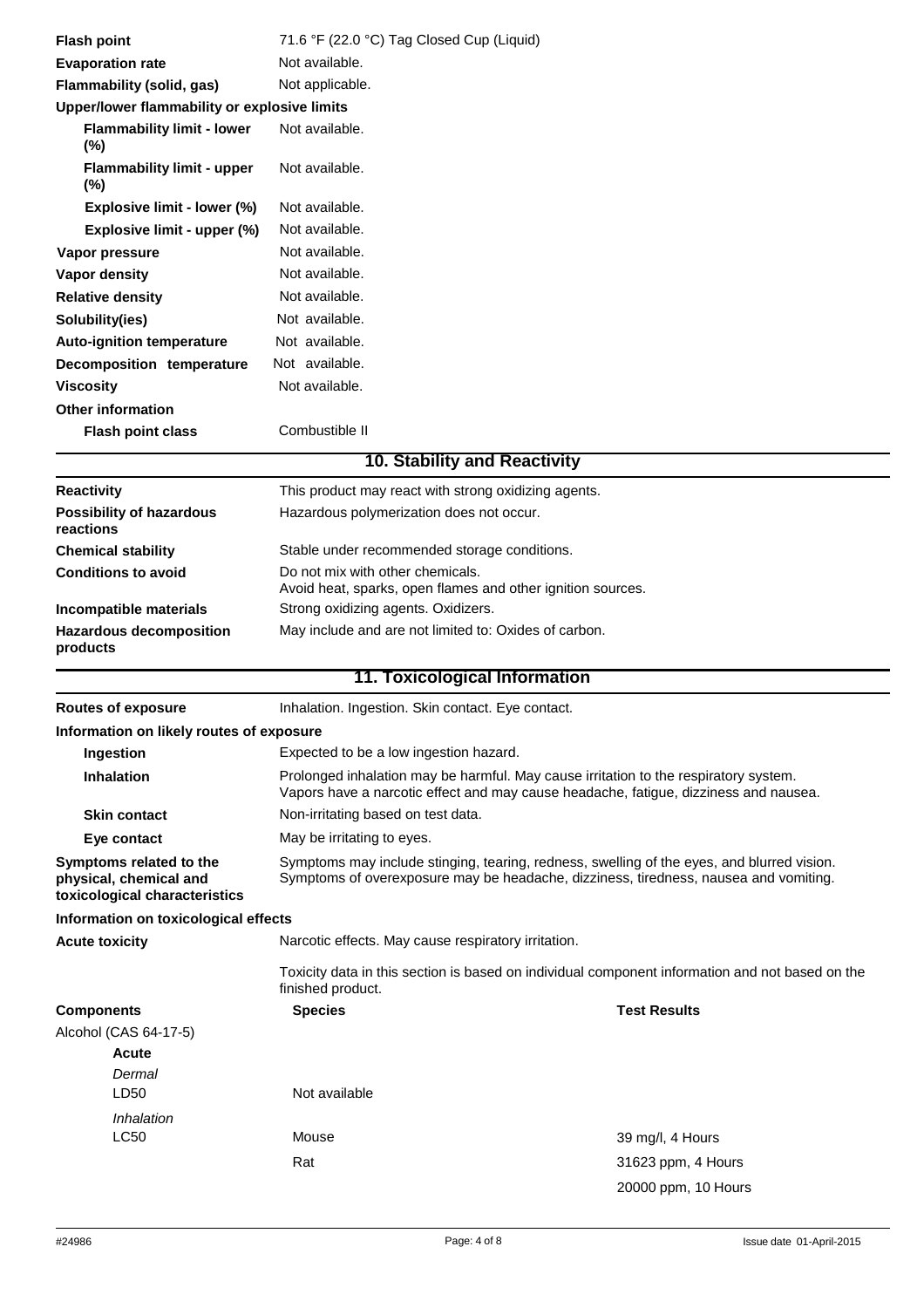| <b>Components</b>                                     | <b>Species</b>                                                       | <b>Test Results</b> |
|-------------------------------------------------------|----------------------------------------------------------------------|---------------------|
| Oral                                                  |                                                                      |                     |
| LD50                                                  | Dog                                                                  | 5500 mg/kg          |
|                                                       | Guinea pig                                                           | 5600 mg/kg          |
|                                                       | Mouse                                                                | 3450 mg/kg          |
|                                                       | Rat                                                                  | 7060 mg/kg          |
| Propylene glycol (CAS 57-55-6)                        |                                                                      |                     |
| <b>Acute</b>                                          |                                                                      |                     |
| Dermal<br>LD50                                        | Rabbit                                                               |                     |
|                                                       |                                                                      | 20800 mg/kg         |
| Inhalation<br><b>LC50</b>                             | Not available                                                        |                     |
| Oral                                                  |                                                                      |                     |
| LD50                                                  | Dog                                                                  | 19000 mg/kg         |
|                                                       | Guinea pig                                                           | 184000 mg/kg        |
|                                                       | Mouse                                                                | 23900 mg/kg         |
|                                                       | Rabbit                                                               | 14800 mg/kg         |
|                                                       |                                                                      |                     |
|                                                       | Rat                                                                  | 20000 mg/kg         |
| <b>Skin corrosion/irritation</b>                      | Non-irritating based on test data.                                   |                     |
| <b>Exposure minutes</b>                               | Not available.                                                       |                     |
| Erythema value                                        | Not available.                                                       |                     |
| Oedema value                                          | Not available.                                                       |                     |
| Serious eye damage/eye<br>irritation                  | May cause irritation.                                                |                     |
| <b>Corneal opacity value</b>                          | Not available.                                                       |                     |
| <b>Iris lesion value</b>                              | Not available.                                                       |                     |
| <b>Conjunctival reddening</b><br>value                | Not available.                                                       |                     |
| Conjunctival oedema value                             | Not available.                                                       |                     |
| <b>Recover days</b>                                   | Not available.                                                       |                     |
| <b>Respiratory or skin sensitization</b>              |                                                                      |                     |
| <b>Respiratory sensitization</b>                      | Not classified.                                                      |                     |
| <b>Skin sensitization</b>                             | This product is not expected to cause skin sensitization.            |                     |
| Germ cell mutagenicity                                | The finished product is not expected to have chronic health effects. |                     |
| <b>Mutagenicity</b>                                   | The finished product is not expected to have chronic health effects. |                     |
| Carcinogenicity                                       | The finished product is not expected to have chronic health effects. |                     |
| <b>Reproductive toxicity</b>                          | The finished product is not expected to have chronic health effects. |                     |
| <b>Teratogenicity</b>                                 | The finished product is not expected to have chronic health effects. |                     |
| Specific target organ toxicity -<br>single exposure   | Not classified.                                                      |                     |
| Specific target organ toxicity -<br>repeated exposure | Not classified.                                                      |                     |
| <b>Aspiration hazard</b>                              | Not classified.                                                      |                     |
| <b>Chronic effects</b>                                | The finished product is not expected to have chronic health effects. |                     |
| <b>Further information</b>                            | Not available.                                                       |                     |
| <b>Name of Toxicologically</b>                        | Not available.                                                       |                     |

|                       |                  | . .            |                        |
|-----------------------|------------------|----------------|------------------------|
| Ecotoxicity           | See below        |                |                        |
| <b>Components</b>     |                  | <b>Species</b> | <b>Test Results</b>    |
| Alcohol (CAS 64-17-5) |                  |                |                        |
| Crustacea             | EC <sub>50</sub> | Daphnia        | 11744.5 mg/L, 48 Hours |
|                       |                  |                |                        |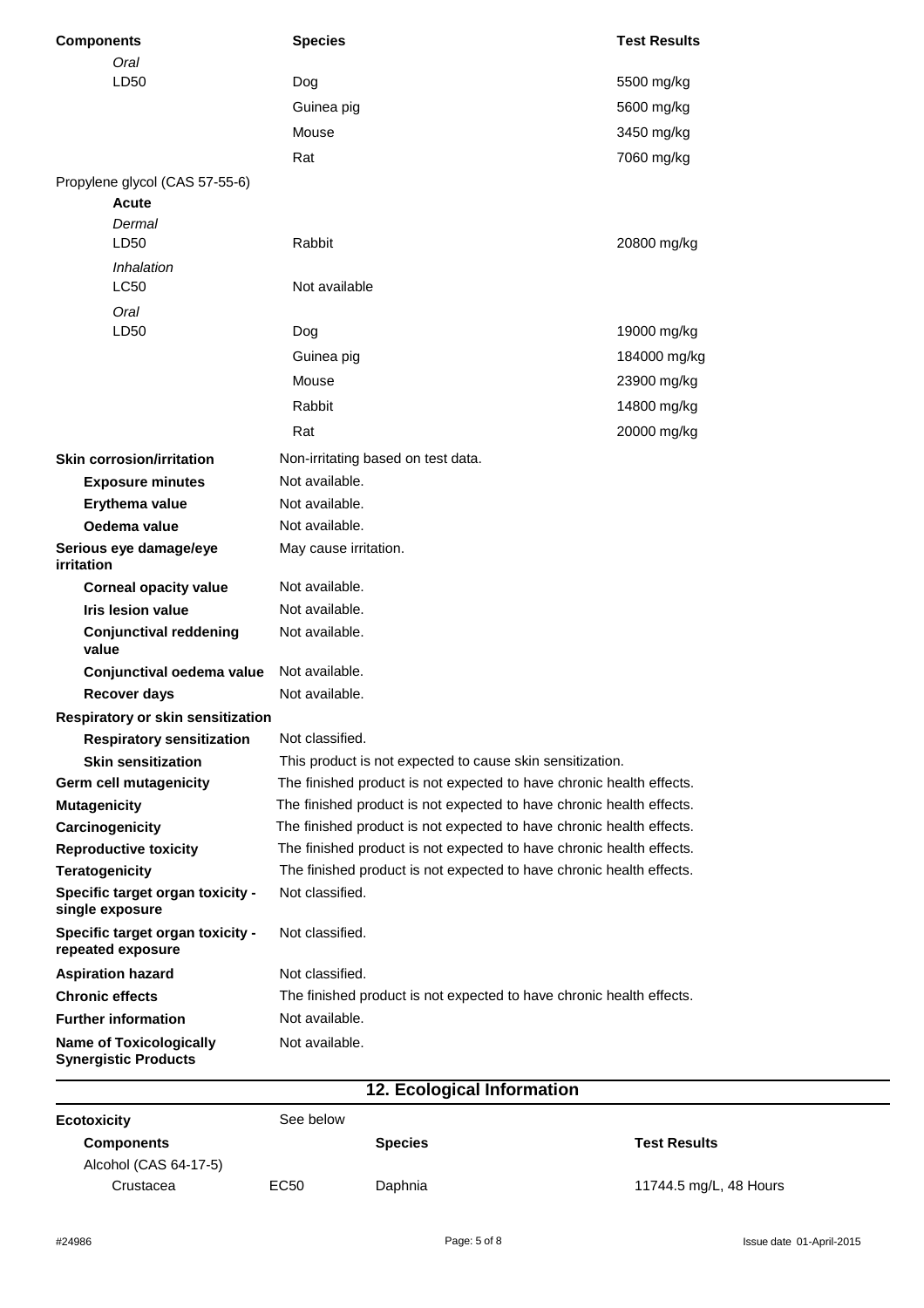| <b>Components</b>                                                              |                    | <b>Species</b>                                                                                                                                                                                       | <b>Test Results</b>       |
|--------------------------------------------------------------------------------|--------------------|------------------------------------------------------------------------------------------------------------------------------------------------------------------------------------------------------|---------------------------|
| <b>Aquatic</b>                                                                 |                    |                                                                                                                                                                                                      |                           |
| Crustacea                                                                      | <b>EC50</b>        | Water flea (Daphnia magna)                                                                                                                                                                           | 7.7 - 11.2 mg/l, 48 hours |
| Fish                                                                           | LC50               | Fathead minnow (Pimephales promelas) > 100 mg/l, 96 hours                                                                                                                                            |                           |
| Propylene glycol (CAS 57-55-6)                                                 |                    |                                                                                                                                                                                                      |                           |
| Crustacea                                                                      | EC50               | Daphnia                                                                                                                                                                                              | 10000 mg/L, 48 Hours      |
| <b>Aquatic</b>                                                                 |                    |                                                                                                                                                                                                      |                           |
| Crustacea                                                                      | EC50               | Water flea (Daphnia magna)                                                                                                                                                                           | > 10000 mg/l, 48 hours    |
| Fish                                                                           | <b>LC50</b>        | Fathead minnow (Pimephales promelas) 710 mg/l, 96 hours                                                                                                                                              |                           |
| Persistence and degradability                                                  |                    | No data is available on the degradability of this product.                                                                                                                                           |                           |
| <b>Bioaccumulative potential</b>                                               | No data available. |                                                                                                                                                                                                      |                           |
| <b>Mobility in soil</b>                                                        | No data available. |                                                                                                                                                                                                      |                           |
| <b>Mobility in general</b>                                                     | Not available.     |                                                                                                                                                                                                      |                           |
| Other adverse effects                                                          | Not available.     |                                                                                                                                                                                                      |                           |
|                                                                                |                    | <b>13. Disposal Considerations</b>                                                                                                                                                                   |                           |
| <b>Disposal instructions</b>                                                   |                    | Review federal, state/provincial, and local government requirements prior to disposal.<br>Dispose of contents/container in accordance with local/regional/national/international regulations.        |                           |
| <b>Local disposal regulations</b>                                              | See above          |                                                                                                                                                                                                      |                           |
| Hazardous waste code                                                           | Not assigned.      |                                                                                                                                                                                                      |                           |
| Waste from residues / unused<br>products                                       |                    | Empty containers may retain some product residues. This material and its container must be<br>disposed of in a safe manner (see: Disposal instructions).                                             |                           |
| <b>Contaminated packaging</b>                                                  | emptied.           | Empty containers should be taken to an approved waste handling site for recycling or disposal.<br>Since emptied containers may retain product residue, follow label warnings even after container is |                           |
|                                                                                |                    | <b>14. Transport Information</b>                                                                                                                                                                     |                           |
|                                                                                |                    |                                                                                                                                                                                                      |                           |
| U.S. Department of Transportation (DOT)<br><b>Basic shipping requirements:</b> |                    |                                                                                                                                                                                                      |                           |
| <b>UN number</b>                                                               | <b>UN3175</b>      |                                                                                                                                                                                                      |                           |
| Proper shipping name                                                           |                    | Solids containing flammable liquid, n.o.s. (Alcohol)                                                                                                                                                 |                           |
| <b>Hazard class</b>                                                            | 4.1                |                                                                                                                                                                                                      |                           |
| <b>Packing group</b>                                                           | Ш                  | <1kg - limited quantity (par. 173.151)                                                                                                                                                               |                           |
| <b>Packaging exceptions</b>                                                    |                    | Note: Individually wrapped packet product is exempted from DOT regulation per Special Provision 47.                                                                                                  |                           |
| <b>Transportation of Dangerous Goods (TDG - Canada)</b>                        |                    |                                                                                                                                                                                                      |                           |
| <b>Basic shipping requirements:</b>                                            |                    |                                                                                                                                                                                                      |                           |
| <b>UN number</b>                                                               | <b>UN3175</b>      |                                                                                                                                                                                                      |                           |
| Proper shipping name<br><b>Hazard class</b>                                    | 4.1                | SOLIDS CONTAINING FLAMMABLE LIQUID, N.O.S. (Alcohol)                                                                                                                                                 |                           |
| <b>Packing group</b>                                                           | $\mathbf{I}$       |                                                                                                                                                                                                      |                           |
| <b>Packaging exceptions</b>                                                    |                    | <1Kg-Limited Quantity                                                                                                                                                                                |                           |
| <b>DOT; TDG</b>                                                                |                    |                                                                                                                                                                                                      |                           |
|                                                                                |                    |                                                                                                                                                                                                      |                           |
|                                                                                |                    | 15. Regulatory Information                                                                                                                                                                           |                           |
| <b>Canadian federal regulations</b>                                            | Regulations.       | This product has been classified in accordance with the hazard criteria of the Controlled Products<br>Regulations and the SDS contains all the information required by the Controlled Products       |                           |
| Alcohol (CAS 64-17-5)                                                          |                    | Canada NPRI VOCs with Additional Reporting Requirements: Mass reporting threshold/Identification Number<br>1 TONNES                                                                                  |                           |
| #24986                                                                         |                    | Page: 6 of 8                                                                                                                                                                                         | Issue date 01-April-2015  |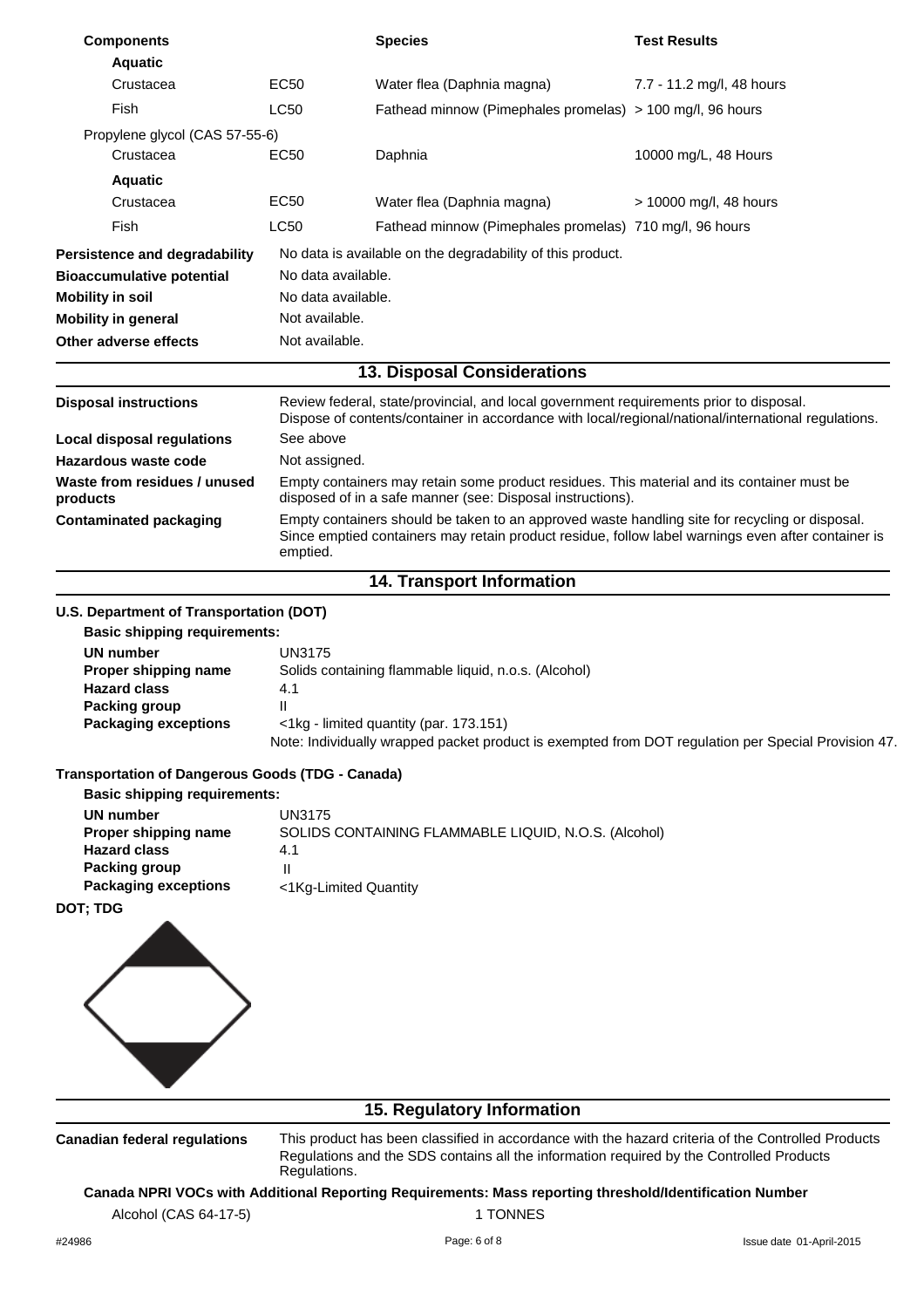|                                                                                                   | <b>Canada WHMIS Ingredient Disclosure: Threshold limits</b>                                                                                         |                                                                                                         |
|---------------------------------------------------------------------------------------------------|-----------------------------------------------------------------------------------------------------------------------------------------------------|---------------------------------------------------------------------------------------------------------|
| Alcohol (CAS 64-17-5)<br>Propylene glycol (CAS 57-55-6)                                           |                                                                                                                                                     | 0.1%<br>1%                                                                                              |
| <b>WHMIS classification</b>                                                                       | Exempt - Notified cosmetic under the Food & Drugs Act                                                                                               |                                                                                                         |
| <b>US federal regulations</b>                                                                     | Standard, 29 CFR 1910.1200.                                                                                                                         | This product contains a "Hazardous Chemical" as defined by the OSHA Hazard Communication                |
| Not regulated.<br><b>CERCLA Hazardous Substance List (40 CFR 302.4)</b>                           | TSCA Section 12(b) Export Notification (40 CFR 707, Subpt. D)                                                                                       |                                                                                                         |
| Not listed.<br>Alcohol (CAS 64-17-5)<br>Propylene glycol (CAS 57-55-6)                            | US CAA Section 111 Volatile Organic Compounds: Listed substance<br>Clean Air Act (CAA) Section 112(r) Accidental Release Prevention (40 CFR 68.130) | Listed.<br>Listed.                                                                                      |
| Not regulated.<br>Not regulated.                                                                  | Clean Air Act (CAA) Section 112 Hazardous Air Pollutants (HAPs) List                                                                                |                                                                                                         |
|                                                                                                   | Superfund Amendments and Reauthorization Act of 1986 (SARA)                                                                                         |                                                                                                         |
| <b>Hazard categories</b>                                                                          | Immediate Hazard - Yes<br>Delayed Hazard - No<br>Fire Hazard - Yes<br>Pressure Hazard - No<br>Reactivity Hazard - No                                |                                                                                                         |
| <b>SARA 302 Extremely</b><br>hazardous substance                                                  | No                                                                                                                                                  |                                                                                                         |
| SARA 311/312 Hazardous<br>chemical                                                                | No                                                                                                                                                  |                                                                                                         |
| SARA 313 (TRI reporting)<br>Not regulated.                                                        |                                                                                                                                                     |                                                                                                         |
| Other federal regulations<br><b>Safe Drinking Water Act</b><br>(SDWA)                             | Not regulated.                                                                                                                                      |                                                                                                         |
| <b>Food and Drug</b><br><b>Administration (FDA)</b>                                               | Regulated as a monograph drug product.                                                                                                              |                                                                                                         |
| US state regulations                                                                              | See below                                                                                                                                           |                                                                                                         |
|                                                                                                   | US - California Hazardous Substances (Director's): Listed substance                                                                                 |                                                                                                         |
| Alcohol (CAS 64-17-5)                                                                             |                                                                                                                                                     | Listed.<br>US - California Proposition 65 - Carcinogens & Reproductive Toxicity (CRT): Listed substance |
| Not listed.                                                                                       | US - Illinois Chemical Safety Act: Listed substance                                                                                                 |                                                                                                         |
| Alcohol (CAS 64-17-5)                                                                             | US - Louisiana Spill Reporting: Listed substance                                                                                                    | Listed.                                                                                                 |
| Alcohol (CAS 64-17-5)                                                                             | US - Minnesota Haz Subs: Listed substance                                                                                                           | Listed.                                                                                                 |
| Alcohol (CAS 64-17-5)<br>Propylene glycol (CAS 57-55-6)                                           | US - New Jersey RTK - Substances: Listed substance                                                                                                  | Listed.<br>Listed.                                                                                      |
| Alcohol (CAS 64-17-5)<br>Propylene glycol (CAS 57-55-6)                                           | US - Texas Effects Screening Levels: Listed substance                                                                                               | Listed.<br>Listed.                                                                                      |
| Alcohol (CAS 64-17-5)<br>Propylene glycol (CAS 57-55-6)<br>US. Massachusetts RTK - Substance List |                                                                                                                                                     | Listed.<br>Listed.                                                                                      |
| Alcohol (CAS 64-17-5)                                                                             | US. Pennsylvania RTK - Hazardous Substances                                                                                                         | Listed.                                                                                                 |
| Alcohol (CAS 64-17-5)<br>Propylene glycol (CAS 57-55-6)<br><b>US. Rhode Island RTK</b>            |                                                                                                                                                     | Listed.<br>Listed.                                                                                      |
| Not regulated.                                                                                    |                                                                                                                                                     |                                                                                                         |